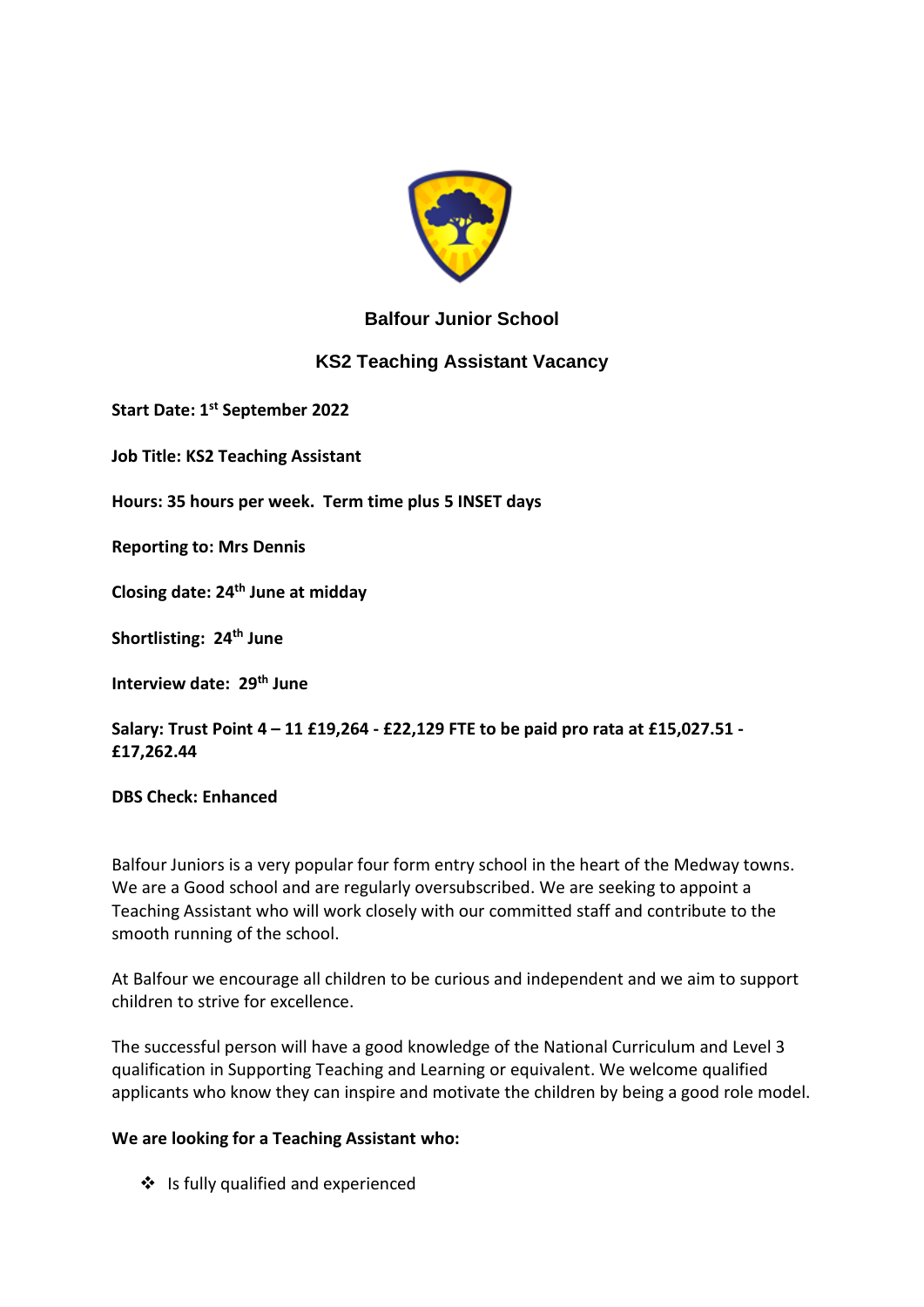- ❖ Is keen to work as part of a team and share ideas and good practice
- ❖ Is passionate about raising achievement of all children and who has high expectations of behaviour for learning
- ❖ Is an effective communicator with staff, parents and children
- ❖ Is able to provide effective intervention programmes in English and Maths as well as liaise regularly with class teachers
- ❖ Employs a creative approach to learning

#### **We can offer you:**

- ❖ Continued professional development in the form of tailored support as well as through Staff Development Days
- ❖ Supportive staff and children ready to learn
- ❖ Enthusiastic children who are keen to learn

The school is committed to safeguarding and promoting the welfare of children and we expect all staff to share this commitment. Offer of employment is subject to an enhanced DBS check and satisfactory references.

For further information and to arrange a school visit, please contact Zoe Mayston (Headteacher) on 01634 843833 or via email [zmayston@balfourjuniors.co.uk.](mailto:kparnell@balfourjuniors.co.uk)

Application pack:

- 1. Application form
- 2. Job description
- 3. Person specification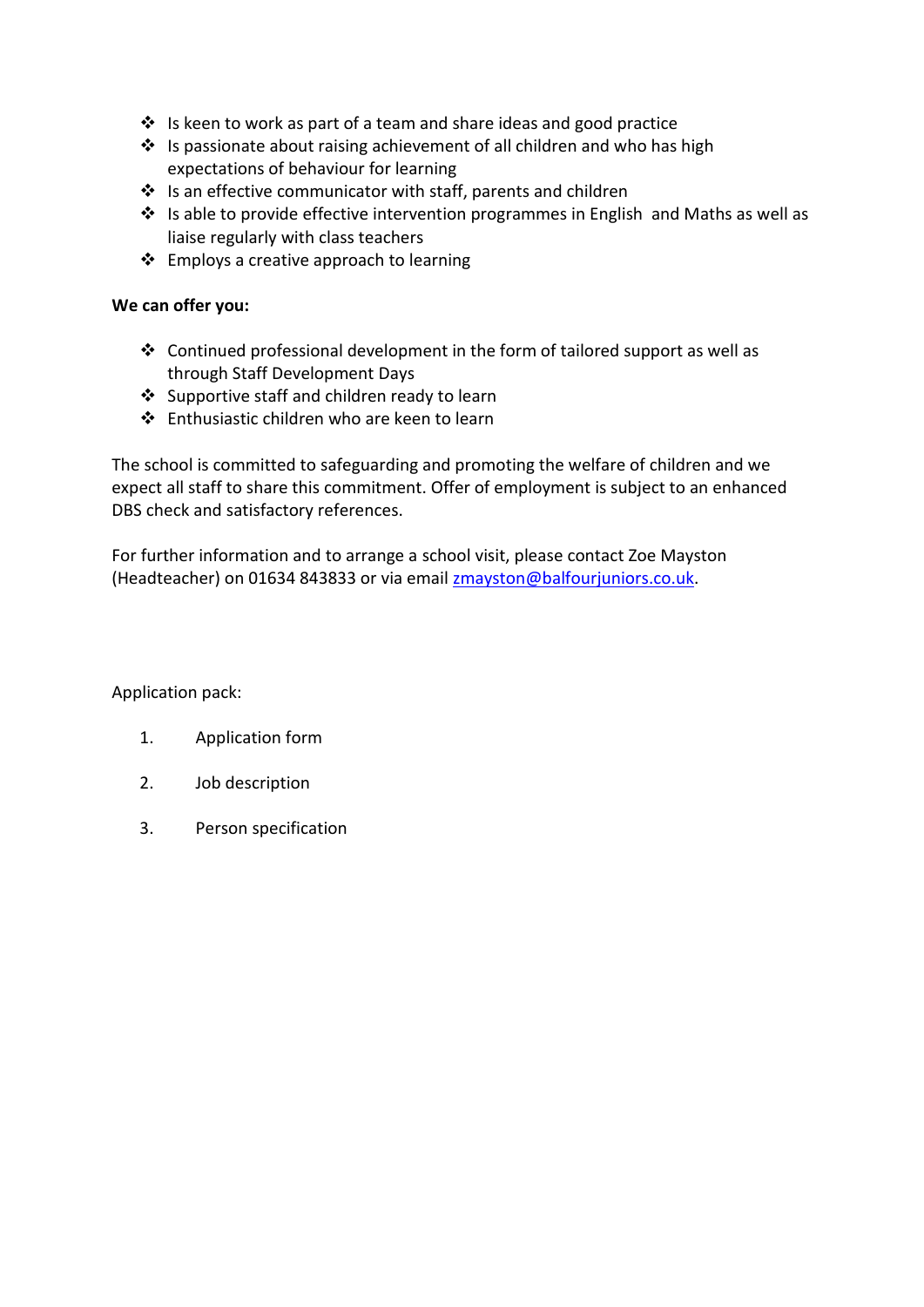# BALFOUR JUNIOR SCHOOL Job Description

#### **Job title: Teaching Assistant Department: Education Responsible to: Inclusion Leader, Phase Leader/ Class Teacher for day-to-day supervision**

#### **Purpose**

To support the class teacher in the teaching and welfare of the children to attain the targets set in their personal learning. There may be a requirement to work with children with statements or additional educational needs throughout the Key Stage. To undertake intervention groups.

### **Accountability**

1. Provide teaching support under the guidance of the class teacher to children in all areas of the curriculum, individually or in small groups, children with statements and/or children with additional educational needs in order to aid teaching in the classroom.

2. To work with the class teacher and Inclusion Leader to assist in drawing up and undertaking the delivery of the individual pupil learning programmes, either in withdrawal groups or within the classroom, to ensure delivery of the individual's targets.

3. Assist the teacher with observation and monitoring of the progress of children, maintaining accurate records within the special needs provision in order to ensure documentation of all interventions with the children. Including marking of any work you have been supporting.

4. To prepare differentiated work/materials for pupils' use (under the direction of the teacher).

5. Promote positive behaviour patterns, raise self-esteem and improve independent working in children to assist in their education and growth.

6. Assist the teacher where necessary with preparation (and clearing away) of the classroom and materials to ensure effective and efficient teaching.

7. Providing lunch and play supervision, ensuring good standards of behaviour and manners and reporting any incidents of unacceptable behaviour to the Headteacher or designated Leader.

8. Maintain accurate records of any inappropriate behaviour at lunchtime.

9. Assist with associated ancillary duties such as clearing up spillages with maintaining safety and security for pupils.